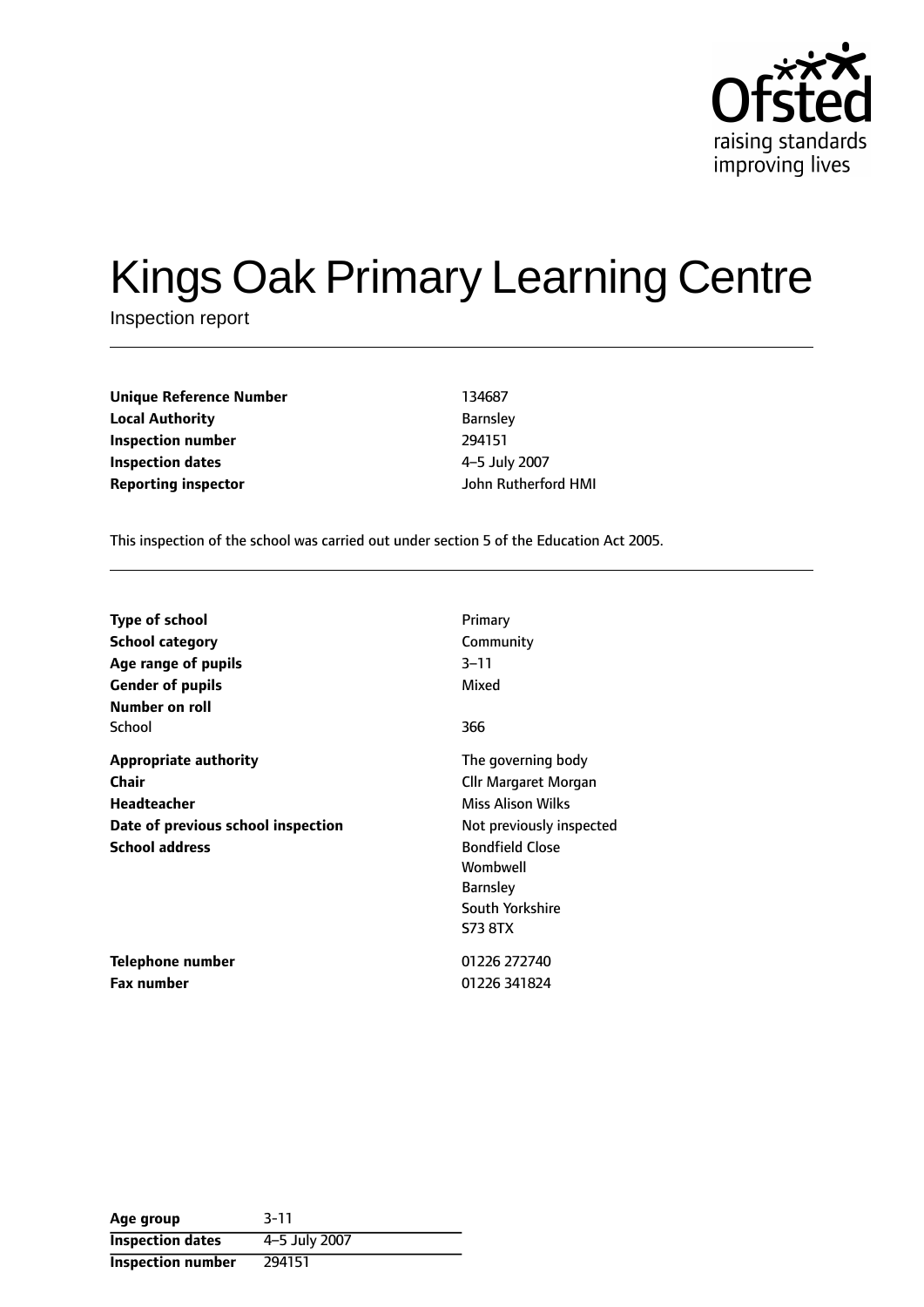.

© Crown copyright 2007

#### Website: www.ofsted.gov.uk

This document may be reproduced in whole or in part for non-commercial educational purposes, provided that the information quoted is reproduced without adaptation and the source and date of publication are stated.

Further copies of this report are obtainable from the school. Under the Education Act 2005, the school must provide a copy of this report free of charge to certain categories of people. A charge not exceeding the full cost of reproduction may be made for any other copies supplied.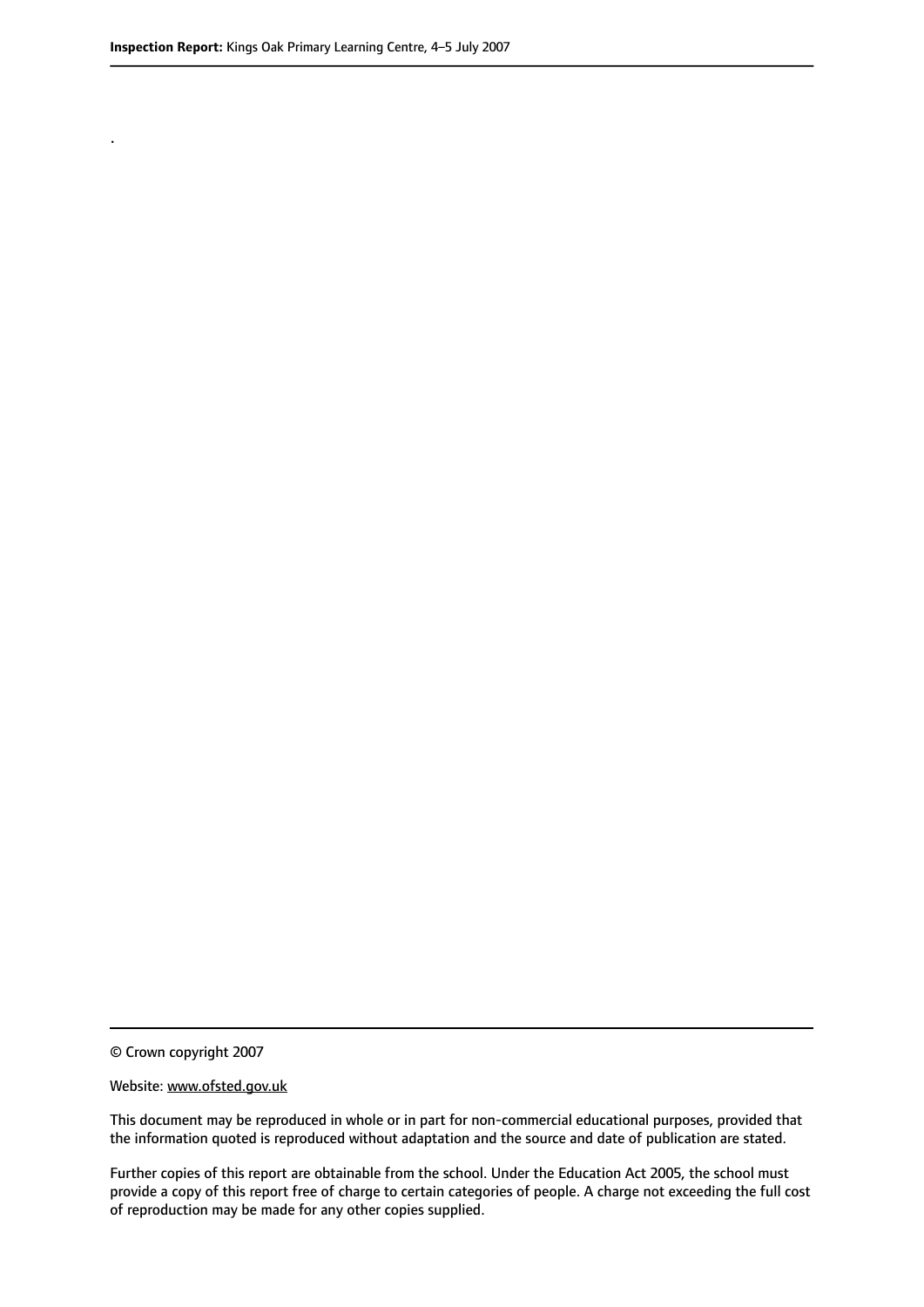# **Introduction**

The inspection was carried out by two of Her Majesty's Inspectors and one Additional Inspector.

## **Description of the school**

Kings Oak Primary Learning Centre opened in 2005, following the closure of three schools. The centre operated on the sites of the three schools for a year prior to moving to a new building in September 2006. A new headteacher was appointed in 2005 and a significant number of new teaching appointments were made at that time.

The learning centre combines a children's centre for the birth to three age range with a school providing primary education for children aged three to 11. In addition, it provides a range of extended services well matched to the needs of the children, their families and the wider community. Its preferred title is a "learning centre". The learning centre has more pupils than most schools nationally. It serves an area of high social and economic disadvantage and the proportion of pupils eligible for a free school meal is well above average. Very few pupils are from a minority ethnic background or have English as an additional language. The percentage of pupils with a learning difficulty and / or disability (LDD) is well above average.

# **Key for inspection grades**

| Grade 1 | Outstanding  |
|---------|--------------|
| Grade 2 | Good         |
| Grade 3 | Satisfactory |
| Grade 4 | Inadequate   |
|         |              |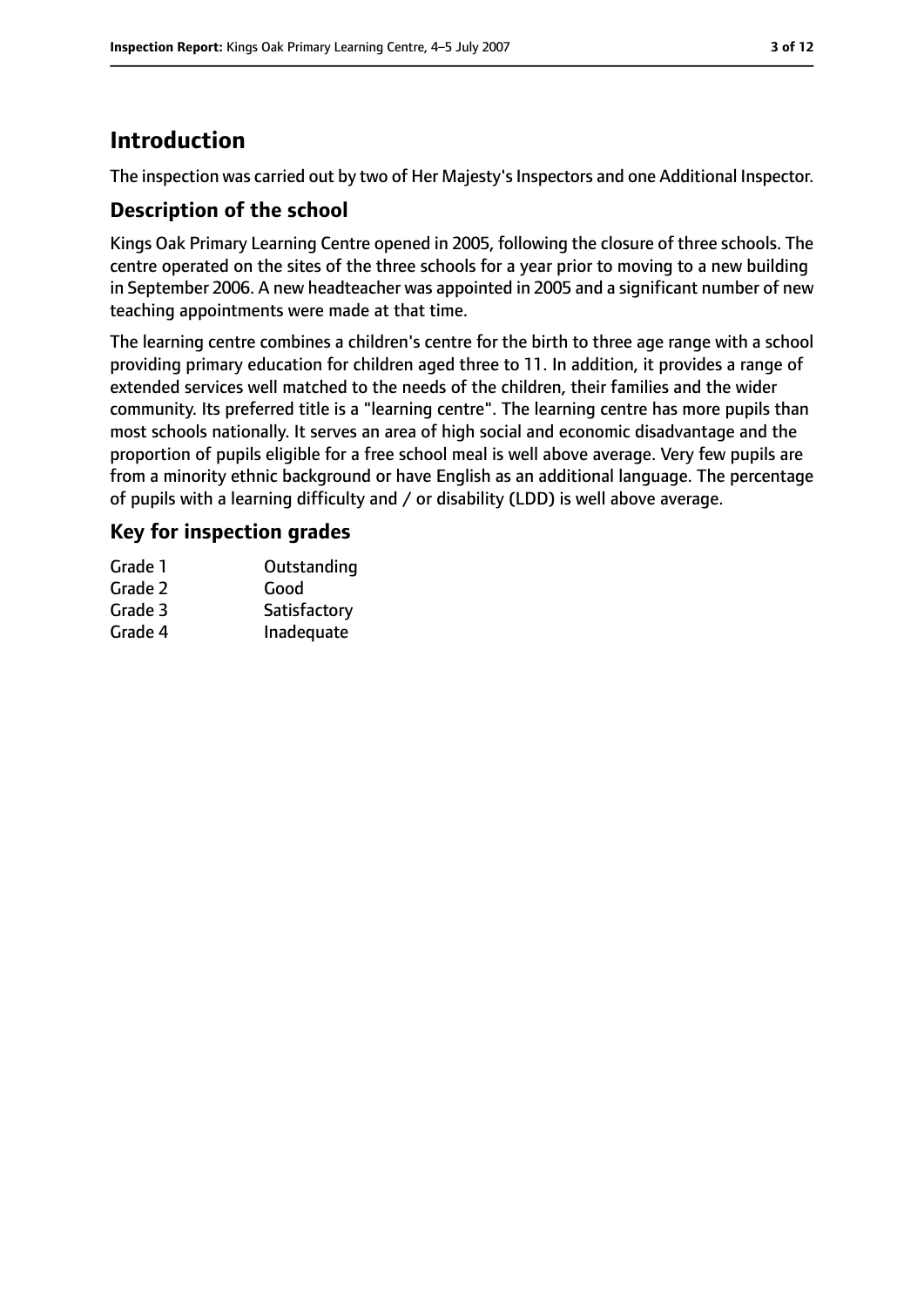# **Overall effectiveness of the school**

#### **Grade: 2**

The learning centre is good and it is rapidly improving. There are some outstanding features. As a result of exceptional leadership and management, the learning centre has quickly established very high quality provision since moving into the new building. Teaching, and care, guidance and support are good overall with some of it being outstanding. The curriculum is outstanding. The impact of this is seen in recent improvements in standards. Overall, they were exceptionally low in Key Stages 1 and 2 in 2006, at the end of the learning centre's first year; this was a considerable improvement on pupils' performance previously. Inspection evidence shows that standards have continued to rise and that they are likely to improve still further. Most pupils are now making good progress, some are making outstanding progress and all, except the more able pupils, are achieving as well as they can. The very strong leadership and management, which are already bringing about considerable improvements in pupils' education, give the learning centre an outstanding capacity to improve further. It is providing good value for money.

Pupils make good progress because teachers use assessment information effectively to plan lessons that will help them to reach higher standards. Teachers set a good pace for the learning of new skills and they provide very interesting activities to consolidate them. Pupils' ability to carry out tasks independently and to discuss work with partners helps them to make good progress. Pupils have clear targets to aim for. However, marking does not make clear what they have to do next to improve their work or to get closer to meeting their targets. The curriculum makes an outstanding contribution to pupils' progress because it is carefully planned to match their interests and levels of understanding and much of it is exciting. Teachers use records of pupils' progress very effectively to plan support that meets the needs of less able pupils and those with LDD.

The learning centre usesits extended service resources and excellent partnerships with external support agencies to support its work in providing for the personal development and well-being of pupils. As a result, pupils' behaviour, attendance and attitudes to work are generally good. They are developing a good understanding of how to stay healthy and safe and how they can make a worthwhile contribution to the life of their community, especially through managing their emotions and developing constructive relationships. Pupils have skills in using information and communication technology (ICT) and working in a team that provide a sound foundation for their future economic well-being, but their low standards in literacy and numeracy hold back this aspect of their development.

The learning centre is working hard, and successfully, to build a good partnership with parents so that they can play a full part in supporting their children's learning. One third of the parents returned a questionnaire in preparation for the inspection. Of these, most are fully supportive of the learning centre. A significant number of them, however, raised concerns about pupils' behaviour, the leadership of the centre and the extent to which pupils' and parents' views are taken into account. The inspection found no evidence to support these concerns.

Senior leaders and governors are determined that the new learning centre will provide the highest possible standards of personal and academic development for the pupils. They have a clear vision for how they will do this and there is a unity amongst the staff in working towards this vision. Very effective coaching of staff contributes to this unity. Through rigorous self-evaluation, the senior leaders and governors have a very good understanding of the learning centre's strengths and what needs to be done next to improve standards.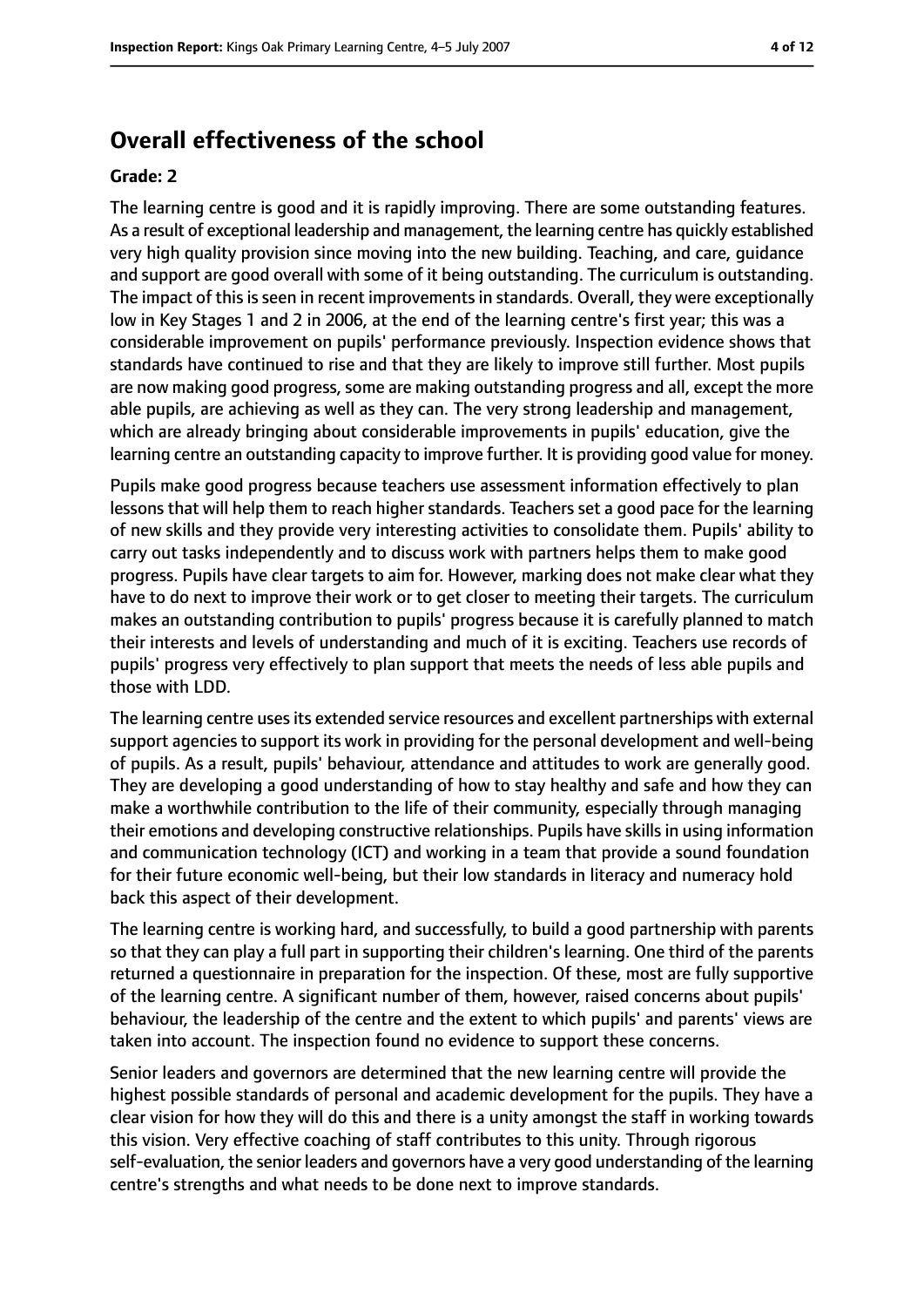# **What the school should do to improve further**

- Raise standards further in English and mathematics.
- Improve the achievement of more able pupils.
- Improve marking so that pupils know how they can improve their work.

# **Achievement and standards**

#### **Grade: 2**

Pupils make good progress and most achieve as much as they can. Standards, however, are exceptionally low at the end of Key Stages 1 and 2, according to the most recently published figures in 2006. Although these figures are too low, they are a considerable improvement compared to 2005, and inspection evidence shows that they have continued to rise in 2007. Improving achievement in the younger age ranges show that end-of-key-stage standards are likely to continue rising in the future.

In the Foundation Stage, children start with skills well below those typical for their age. Those children who have spent both of their foundation stage years in the new learning centre have made good progress and their skills are much better as they move into Key Stage 1, though they are still below average. In Key Stages 1 and 2, the rate of progress by most pupils is better than expected and, for some, it is outstanding. Pupils who are working at average or lower levels are achieving as much as they can. More able pupils, while making good progress, are still not achieving enough. Pupils with learning difficulties and / or disabilities achieve well because their needs are identified at an early stage and good support is provided.

Standards in English are better than they are in mathematics, but because of a great deal of work done to improve the teaching of mathematics, the gap is closing very quickly. Because of the effective use of discussion in lessons, pupils are making good progress in developing speaking and listening skills. Standards in ICT are a strength of the school and they are broadly in line with the national average.

# **Personal development and well-being**

#### **Grade: 2**

As a result of outstanding provision, pupils' personal development and well-being have reached a good level within a year of them being brought together into one building. They are enthusiastic learners who enjoy lessons and do their best. They behave well during lessons and in other activities. Attendance has improved from being below average and it is now good. Pupils willingly do much physical exercise in school and they know which foods are healthy for them and which are not. They generally feel safe in school and, while some talk about bullying, they feel it is dealt with adequately. They learn how they can make a positive contribution to their community through such activities as the Sports Leaders programme and through providing assistance for children in their partner school in Kenya. Pupils' preparation for future economic well-being is satisfactory overall; their skills in ICT and working in a team are good aspects, but their literacy and numeracy skills are still not high enough.

Pupils' spiritual, moral social and cultural development is good. They are learning to reflect on their emotions, what causesthem to be upset or angry and how to manage thisin a constructive way. They are developing a good sense of how people need to behave in order to live together harmoniously in a community. Their ability to work co-operatively with others in lessons helps them to learn well. Writing and art show a growing awareness of cultures other than their own.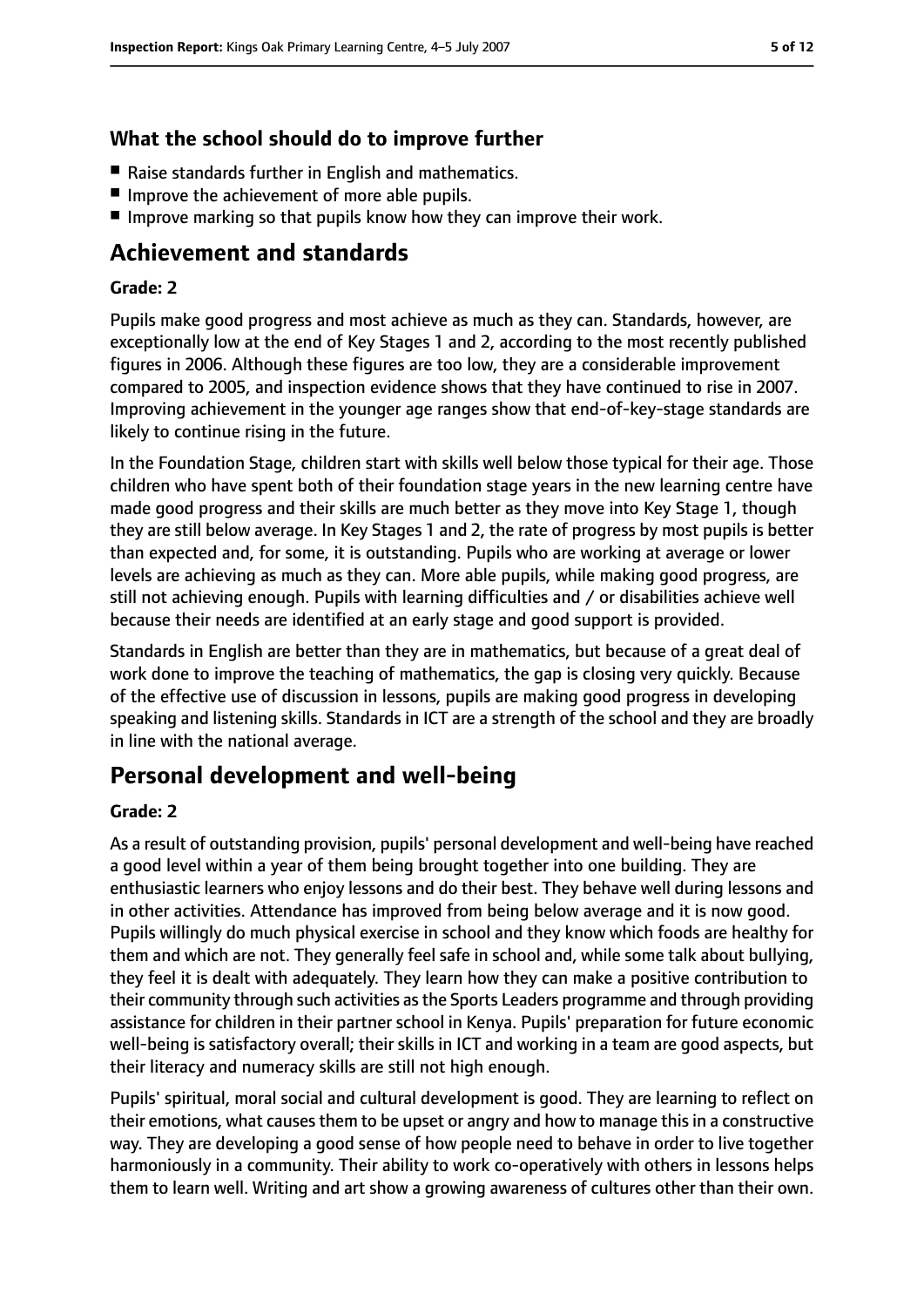# **Quality of provision**

# **Teaching and learning**

#### **Grade: 2**

The quality of teaching and learning is good overall and some of it is outstanding. Lessons are generally well planned to give pupils the support they need to learn new skills at a good pace. This is helped by the effective use of ICT equipment in the classroom. Teachers' questions increase pupils' understanding because they usually make pupils think hard; they are the basis for good discussion between pairs of pupils and all pupils are required to come up with an answer on their personal whiteboard. Pupils are given interesting and effective activities, including problem solving or investigations, to consolidate their learning. In some lessons there is inappropriate use of worksheets to test pupils' understanding of new work.

Some teachers use very good methods for improving pupils' progress in lessons by explaining what they should be learning and regularly checking with them that they are on track to do so. However, this is not yet consistent in all classes. Marking does not give pupils enough information about whether they have understood what has been taught or what they need to do next to improve their work. In most classes, pupils work very well independently and as part of a group. Teaching enables most pupils to achieve well, but there is often insufficient additional challenge for the more able pupils. Teaching assistants make a good contribution to the progress of the pupils with whom they are working.

## **Curriculum and other activities**

#### **Grade: 1**

The learning centre provides an outstanding curriculum. It meets all statutory requirements and is organised in a way that ensures pupils can make good progress in learning new skills whether they are in single-age or mixed-age classes. A very good balance of time is given to the different subjects, with a strong emphasis on physical activity to improve pupils' health. Subjects are linked together very skilfully where it helps pupils to deepen their understanding of a topic or to improve their literacy and numeracy skills.

Pupils are very interested in their work because it is directly linked to the local context, for example when learning about the recent history of the mining industry. A very strong feature is the way that teachers match new work to the needs and interests of the pupils by starting with an assessment of what pupils already know and involving them in planning what more they need to learn. Extended research projects, involving first-rate use of ICT, inspire pupils to work hard and produce very good work.

A broad range of extra sports, music and ICT clubs gives many pupils an opportunity to develop their individual interests. There is a very good programme of visitors to the learning centre, research in the local community and work further afield, including some residential activities. These are carefully planned to support learning during lessons.

## **Care, guidance and support**

#### **Grade: 2**

Teachers monitor pupils' academic progress very thoroughly and use this information well to identify pupils with a learning difficulty or pupils working at average and lower levels who are at risk of falling behind. They plan support for these pupils that is precisely matched to their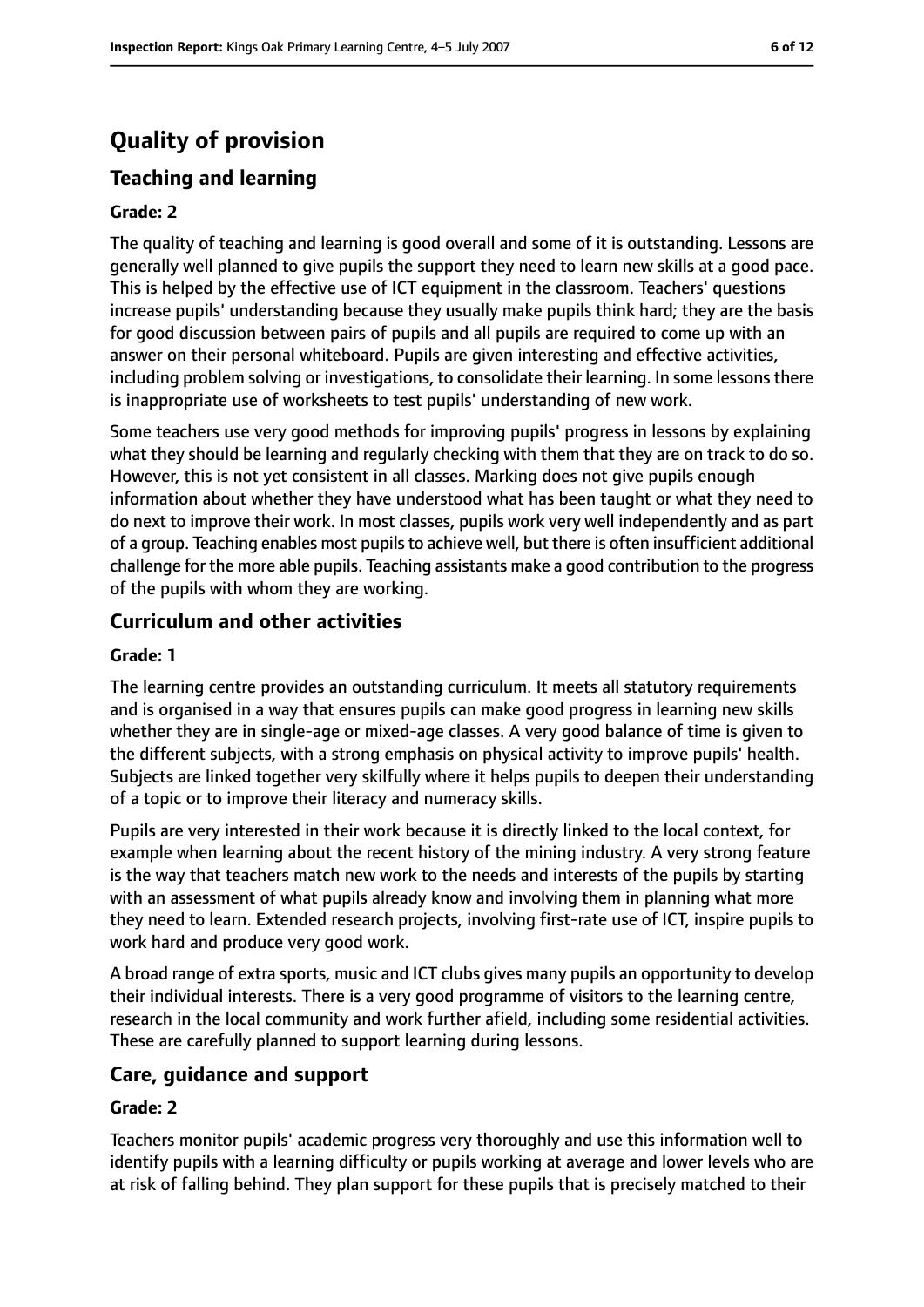needs and helps them to make good progress. Meeting the needs of more able pupils or those identified as gifted and talented is still at an early stage of development. All pupils have clear and understandable individual targets for reading, writing, mathematics and personal development. A strength of this is that the targets are discussed with parents so that they can support their children in meeting them. However, many pupils are not clear about how these targets influence their day to day work or what short steps they need to take towards meeting them.

Provision for pupils' personal development and well-being is outstanding. This is because the learning centre uses its extended services and additional staffing to be a centre for the community, developing excellent partnerships with many external support agencies to work with children and their families. As a result, pupils have a wide range of professionals available to teach them important aspects of personal, social and emotional education, and to meet their more urgent needs as they arise. In addition, the learning centre and its partners give parents very good support in becoming effective partners in the education of their children.

The learning centre has secure processes for safeguarding pupils. Staff work well with parents to ensure that their children have a good introduction to the learning centre. The arrangements for preparing older pupils for their move to secondary school are good.

# **Leadership and management**

#### **Grade: 1**

Leadership and management are outstanding. Senior leaders provide a very strong drive for raising the personal and academic achievements of all the pupils and the impact of this is seen in the rapid improvements being made; the new learning centre has been established and is running smoothly; there is a shared understanding amongst the staff about how they will work together to raise standards. The coaching provided for staff is exceptional and it contributes to most teaching being good or better.

Senior leaders continue to develop their own skills by participating in national leadership development programmes. They are also helping teachers to develop their skills as leaders in the teaching of subjects. These subject leaders are making a very strong contribution to raising standards by using an extensive range of monitoring methods to identify what improvements are needed in their area of responsibility. They prepare effective plans for introducing these improvements.

The evaluation of the work of the whole learning centre is rigorous, systematic and takes account of the views of staff, governors, parents and pupils. This gives senior leaders a very clear view of how effective the learning centre is now and what it needs to do in the future to be even more effective. Senior leaders are identifying successfully the priorities for improvement that are going to bring about significant increases in standards; their future planning for improvement is of very good quality.

Governors are strongly committed to raising pupils' standards and they make a very good contribution to the leadership and management of the learning centre. Communication between governors and learning centre leaders is excellent therefore governors have a detailed understanding of strengths and priorities for improvement. They are closely involved in planning how improvements will be made, and they often help to explain these to parents. They meet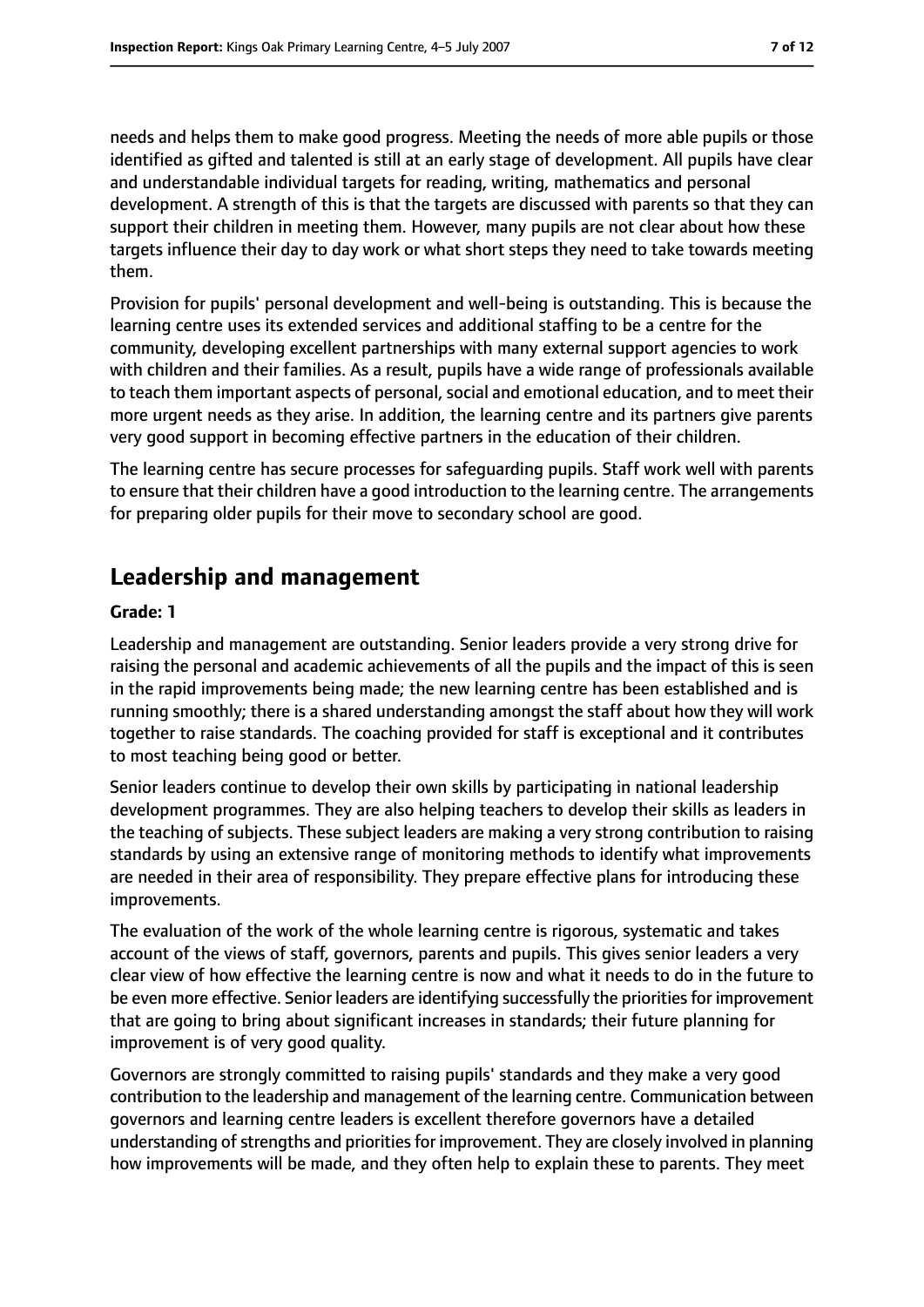regularly with learning centre leaders to learn about their work and to ask searching questions about its impact.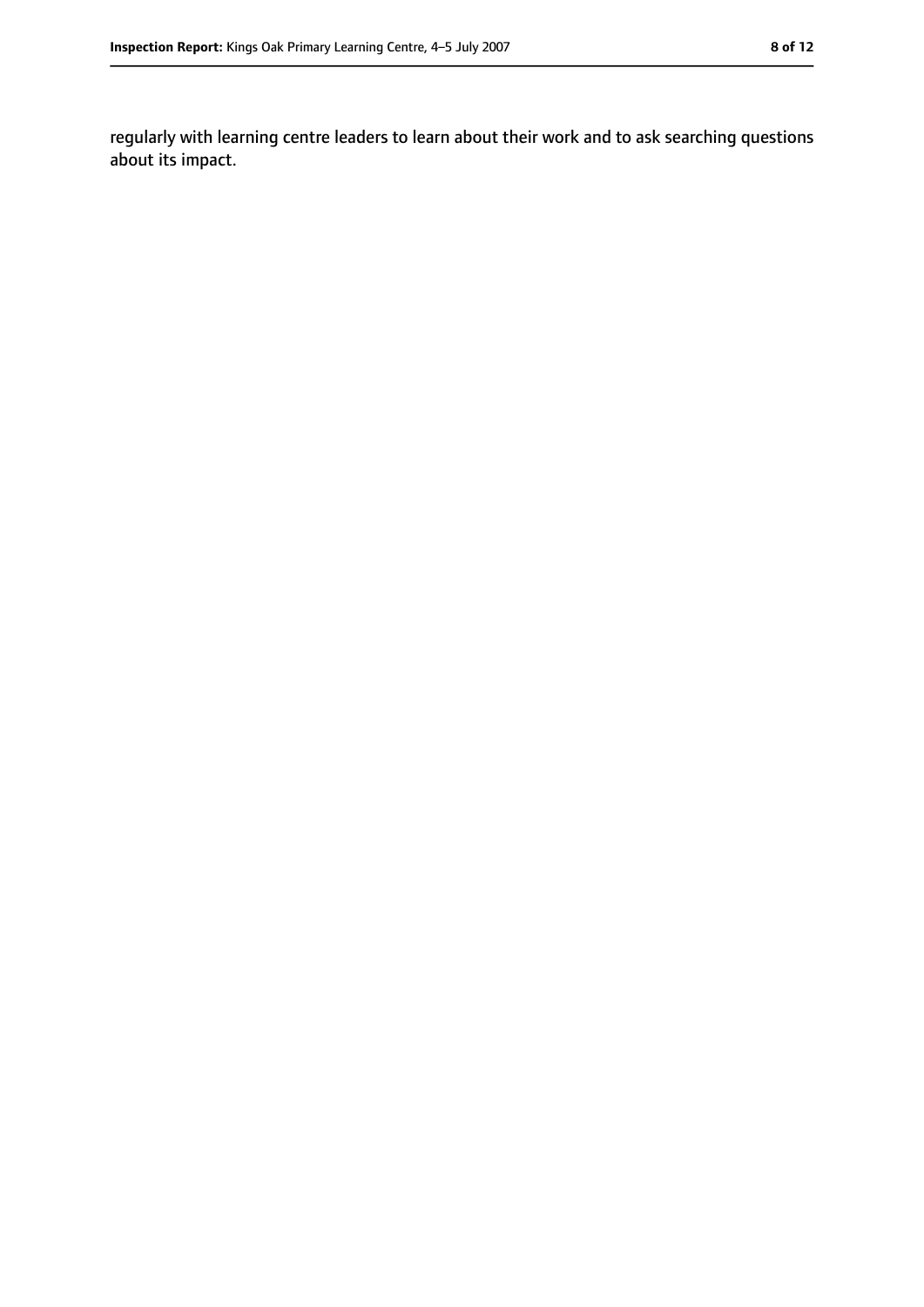**Any complaints about the inspection or the report should be made following the procedures set out in the guidance 'Complaints about school inspection', which is available from Ofsted's website: www.ofsted.gov.uk.**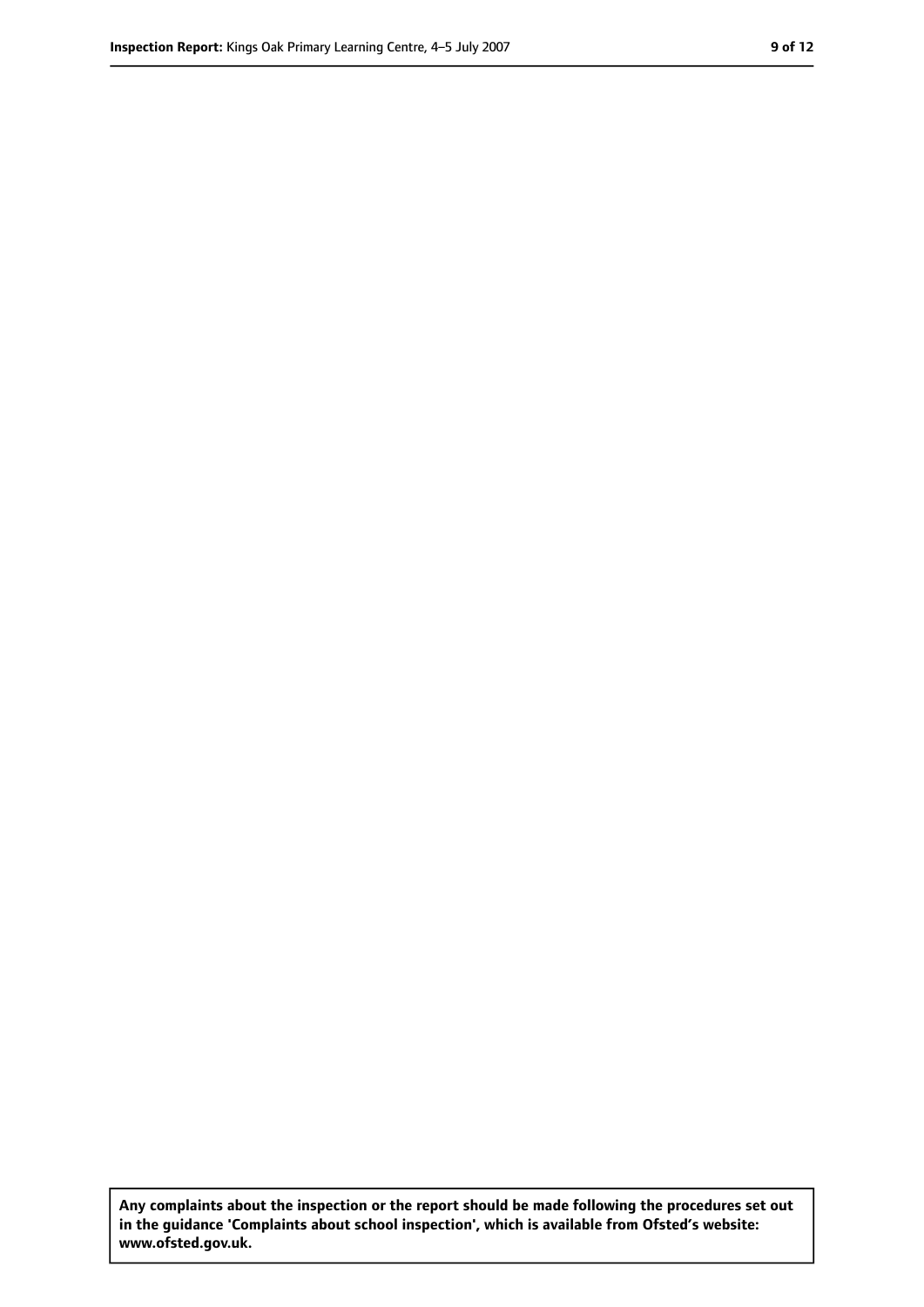#### **Annex A**

# **Inspection judgements**

| Key to judgements: grade 1 is outstanding, grade 2 good, grade 3 satisfactory, and grade 4 | School         |
|--------------------------------------------------------------------------------------------|----------------|
| inadeguate                                                                                 | <b>Overall</b> |

# **Overall effectiveness**

| How effective, efficient and inclusive is the provision of education, integrated<br>care and any extended services in meeting the needs of learners? |           |
|------------------------------------------------------------------------------------------------------------------------------------------------------|-----------|
| How well does the school work in partnership with others to promote learners'<br>well-being?                                                         |           |
| The quality and standards in the Foundation Stage                                                                                                    |           |
| The effectiveness of the school's self-evaluation                                                                                                    |           |
| The capacity to make any necessary improvements                                                                                                      |           |
| Effective steps have been taken to promote improvement since the last<br>inspection                                                                  | <b>NA</b> |

## **Achievement and standards**

| How well do learners achieve?                                                                               |  |
|-------------------------------------------------------------------------------------------------------------|--|
| The standards <sup>1</sup> reached by learners                                                              |  |
| How well learners make progress, taking account of any significant variations between<br>groups of learners |  |
| How well learners with learning difficulties and disabilities make progress                                 |  |

## **Personal development and well-being**

| How good is the overall personal development and well-being of the<br>learners?                                  |  |
|------------------------------------------------------------------------------------------------------------------|--|
| The extent of learners' spiritual, moral, social and cultural development                                        |  |
| The behaviour of learners                                                                                        |  |
| The attendance of learners                                                                                       |  |
| How well learners enjoy their education                                                                          |  |
| The extent to which learners adopt safe practices                                                                |  |
| The extent to which learners adopt healthy lifestyles                                                            |  |
| The extent to which learners make a positive contribution to the community                                       |  |
| How well learners develop workplace and other skills that will contribute to<br>their future economic well-being |  |

# **The quality of provision**

| How effective are teaching and learning in meeting the full range of the<br>learners' needs?          |  |
|-------------------------------------------------------------------------------------------------------|--|
| How well do the curriculum and other activities meet the range of needs<br>and interests of learners? |  |
| How well are learners cared for, quided and supported?                                                |  |

 $^1$  Grade 1 - Exceptionally and consistently high; Grade 2 - Generally above average with none significantly below average; Grade 3 - Broadly average to below average; Grade 4 - Exceptionally low.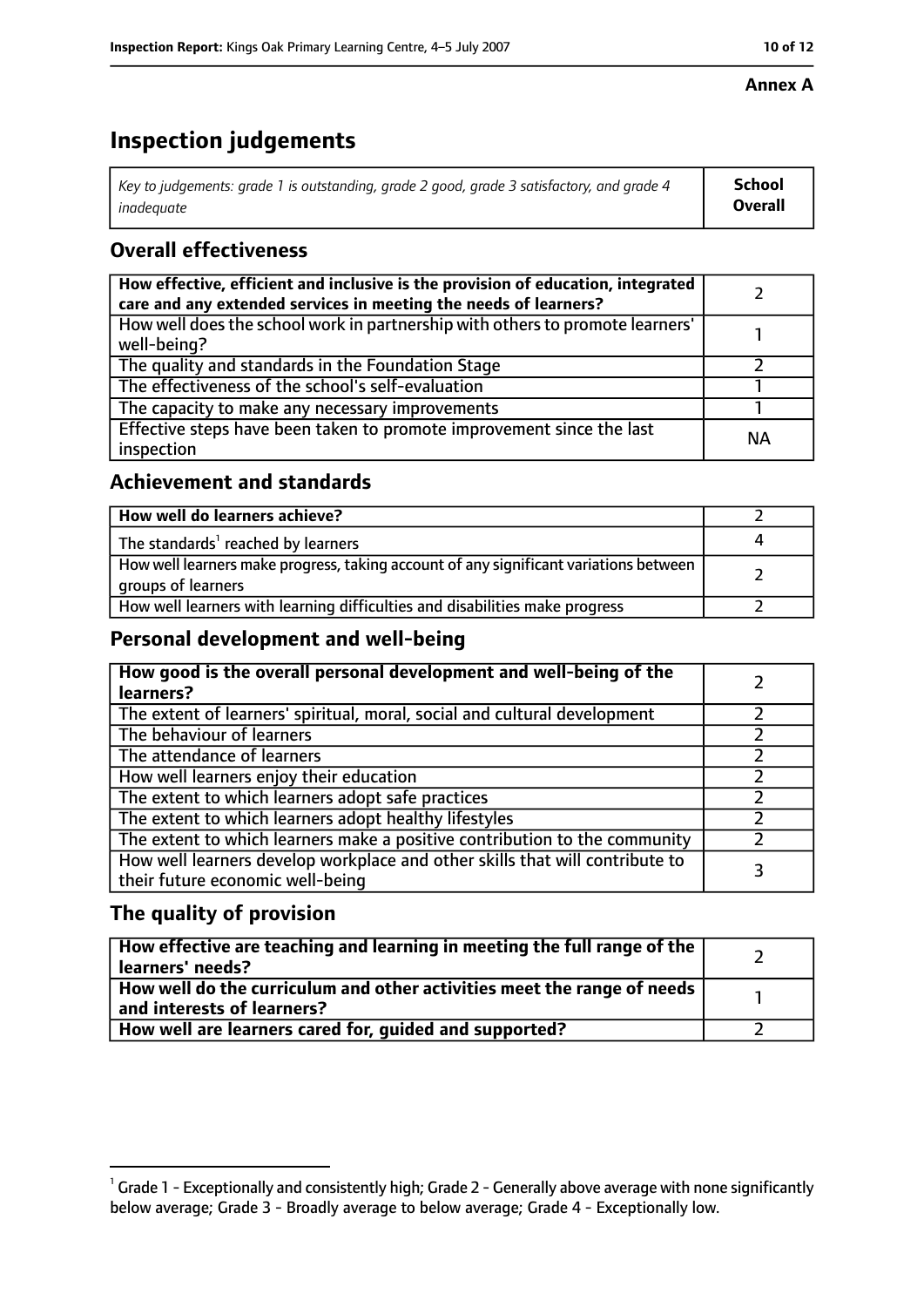# **Leadership and management**

| How effective are leadership and management in raising achievement<br>and supporting all learners?                                              |           |
|-------------------------------------------------------------------------------------------------------------------------------------------------|-----------|
| How effectively leaders and managers at all levels set clear direction leading<br>to improvement and promote high quality of care and education |           |
| How effectively performance is monitored, evaluated and improved to meet<br>challenging targets                                                 |           |
| How well equality of opportunity is promoted and discrimination tackled so<br>that all learners achieve as well as they can                     |           |
| How effectively and efficiently resources, including staff, are deployed to<br>achieve value for money                                          |           |
| The extent to which governors and other supervisory boards discharge their<br>responsibilities                                                  |           |
| Do procedures for safeguarding learners meet current government<br>requirements?                                                                | Yes       |
| Does this school require special measures?                                                                                                      | <b>No</b> |
| Does this school require a notice to improve?                                                                                                   | No        |